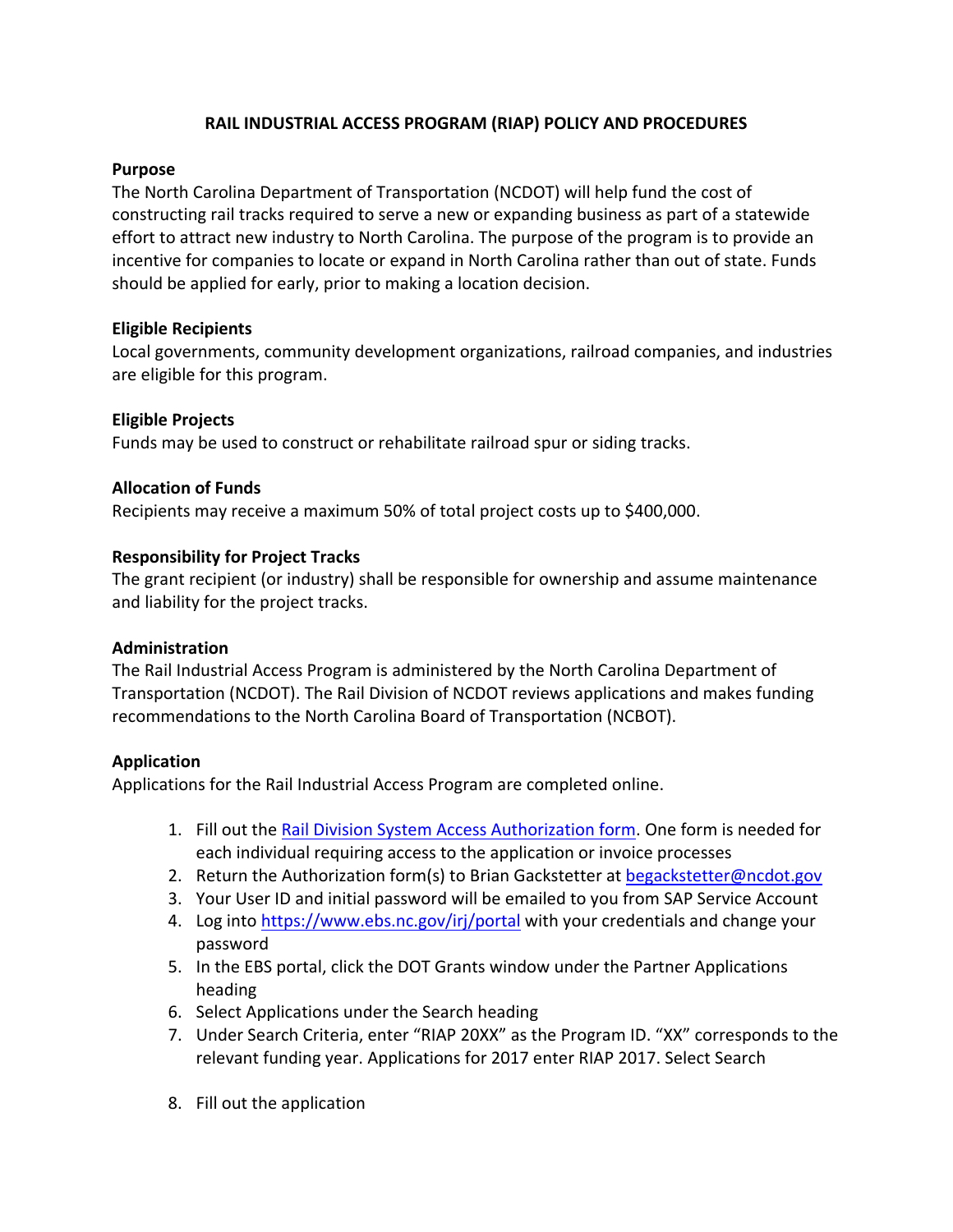9. Once submitted, the application will be reviewed

#### **Railroad Commitment**

The railroad company owning the main tracks to which a spur track is connected must agree to serve the industry and approve the track construction plans. A [Railroad Commitment](https://connect.ncdot.gov/resources/Rail-Division-Resources/Documents/NCDOT%20RIAP%20Railroad%20Commitment%20Form.pdf) Form can be found on the Rail Resources site.

### **Industry Commitment**

The industry shall commit to a specific number of new jobs and to a specific level of rail usage during the first five years of operation. An [Industry Commitment Form](https://connect.ncdot.gov/resources/Rail-Division-Resources/Documents/NCDOT%20RIAP%20Industry%20Commitment%20Form.pdf) can be found on the Rail Resources site.

When project tracks are located in a municipality where the NCDOT has a Transportation Safety Plan, the industry shall accommodate it in their project planning.

### **County and City Resolution**

The project shall be consistent with local land use and transportation plans. The County and City shall provide a resolution supporting the project. A [Resolution Support template](https://connect.ncdot.gov/resources/Rail-Division-Resources/Documents/NCDOT%20RIAP%20Resolution%20Example%20(Local%20Government).pdf) can be found on the Rail Resources site.

## **NCDOT Railroad Safety Pledge**

The industry, EDC and local governments shall pledge to work with the NCDOT in a leadership role to make highway-rail improvements that address the safety needs of the public, contractors and employees. Forms for [Industry Safety](https://connect.ncdot.gov/resources/Rail-Division-Resources/Documents/NCDOT%20RIAP%20Industry%20Safety%20Pledge.pdf) and [EDC safety](https://connect.ncdot.gov/resources/Rail-Division-Resources/Documents/NCDOT%20RIAP%20EDC%20Safety%20Plede%20Form.pdf) can be found on the Rail Resources site.

#### **Property Easement Certification**

The applicant shall certify that it has obtained all property easements necessary to allow access to the rail spur construction site and permit rail freight operations. A [Property Easement](https://connect.ncdot.gov/resources/Rail-Division-Resources/Documents/NCDOT%20RIAP%20Property%20Easement%20Certification%20Form.pdf)  [Certification form](https://connect.ncdot.gov/resources/Rail-Division-Resources/Documents/NCDOT%20RIAP%20Property%20Easement%20Certification%20Form.pdf) can be found on the Rail Resources site.

## **Project Purchases and Cost Reimbursements**

Project purchases are to be competitive and contracts must be awarded to the low bidder. All procurements are to be conducted in accordance with NC General Statute [143-129](http://www.ncleg.net/gascripts/statutes/statutelookup.pl?statute=143-129) or [143-131](http://www.ncleg.net/gascripts/statutes/statutelookup.pl?statute=143-129) (formal or informal). Please refer to the [Bid Procurement Requirements](https://connect.ncdot.gov/resources/Rail-Division-Resources/Documents/NCDOT%20RIAP%20Bid%20Procurement%20Requirements.pdf) document for more detail. To receive reimbursement the Grantee must submit a payment invoice after the project is completed and after the track is in revenue service.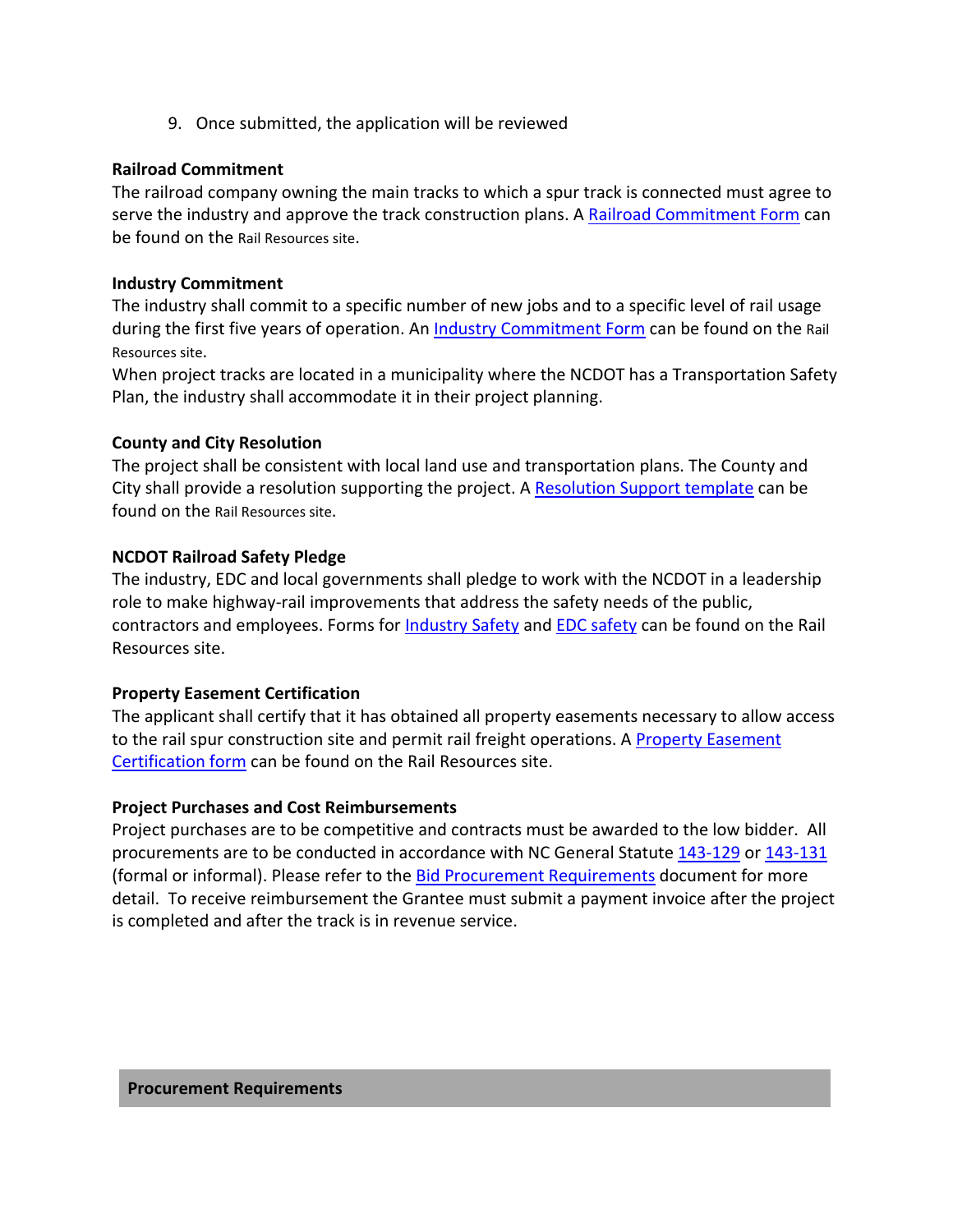| <b>State Funding</b> | <b>Bidding Requirement</b>                     |
|----------------------|------------------------------------------------|
| $>$ \$30,000         | Materials or construction contracts - Informal |
| $>$ \$90,000         | Materials - Formal                             |
| >\$500,000           | <b>Construction - Formal</b>                   |

## **Professional Services Procurement**

Requirements for professional services must be publicly announced and chosen from licensed consultants based on qualifications.

### **Reporting Requirements**

For five years following project completion the grantee shall [report rail use](https://connect.ncdot.gov/resources/Rail-Division-Resources/Documents/NCDOT%20RIAP%20Project%20Monitoring%20Form.pdf) and employment to the Department. Grantees that are private or nonprofit must report project activities and project expenditures annually (electronically) to the Rail Division using the provided forms.

Grantees receiving less than \$25,000: [certification form,](https://connect.ncdot.gov/resources/Rail-Division-Resources/Documents/State%20Grant%20Certification%20and%20Sworn%20Statement%20-%20RIAP.pdf) [state grants compliance](https://connect.ncdot.gov/resources/Rail-Division-Resources/Documents/State%20Grants%20Compliance%20Reporting%20Under%2025K%20-%20RIAP.pdf)  [reporting form](https://connect.ncdot.gov/resources/Rail-Division-Resources/Documents/State%20Grants%20Compliance%20Reporting%20Under%2025K%20-%20RIAP.pdf)

Grantees receiving at least \$25,000 and less than \$500,000: [certification form,](https://connect.ncdot.gov/resources/Rail-Division-Resources/Documents/State%20Grant%20Certification%20and%20Sworn%20Statement%20-%20RIAP.pdf) [state](https://connect.ncdot.gov/resources/Rail-Division-Resources/Documents/State%20Grants%20Compliance%20Reporting%2025K%20or%20more%20-%20RIAP.pdf)  [grants compliance reporting form,](https://connect.ncdot.gov/resources/Rail-Division-Resources/Documents/State%20Grants%20Compliance%20Reporting%2025K%20or%20more%20-%20RIAP.pdf) [program activities and accomplishments report,](https://connect.ncdot.gov/resources/Rail-Division-Resources/Documents/Program%20Activities%20and%20Accomplishments%20-%20RIAP.pdf) and [schedule of receipts and expenditures](https://connect.ncdot.gov/resources/Rail-Division-Resources/Documents/Schedule%20of%20Receipts%20and%20Expenditures%20-%20RIAP.pdf)

Grantees receiving more than \$500,000: [certification form,](https://connect.ncdot.gov/resources/Rail-Division-Resources/Documents/State%20Grant%20Certification%20and%20Sworn%20Statement%20-%20RIAP.pdf) [state grants compliance](https://connect.ncdot.gov/resources/Rail-Division-Resources/Documents/State%20Grants%20Compliance%20Reporting%20500K%20or%20more%20-%20RIAP.pdf)  [reporting form,](https://connect.ncdot.gov/resources/Rail-Division-Resources/Documents/State%20Grants%20Compliance%20Reporting%20500K%20or%20more%20-%20RIAP.pdf) and "Yellow Book" audit done by a CPA annually

## **Contingent Interest**

The grantee may be required to repay the NCDOT its contribution to the cost of construction and materials less depreciation if:

- 1. Rail use in the first five years falls below the commitment levels indicated in the application.
- 2. The project tracks are abandoned, relocated or sold.
- 3. Employment commitments in the first two years are not met

#### **Project Selection Criteria**

The following is required for NCDOT funding consideration:

- 1. Project Application
- 2. County/city support resolution
- 3. Industry commitment certification
- 4. Railroad commitment certification
- 5. Property easement certification
- 6. Industry Safety Pledge

## **The NCDOT will use the following criteria when evaluating rail industrial access applications: Project Points**